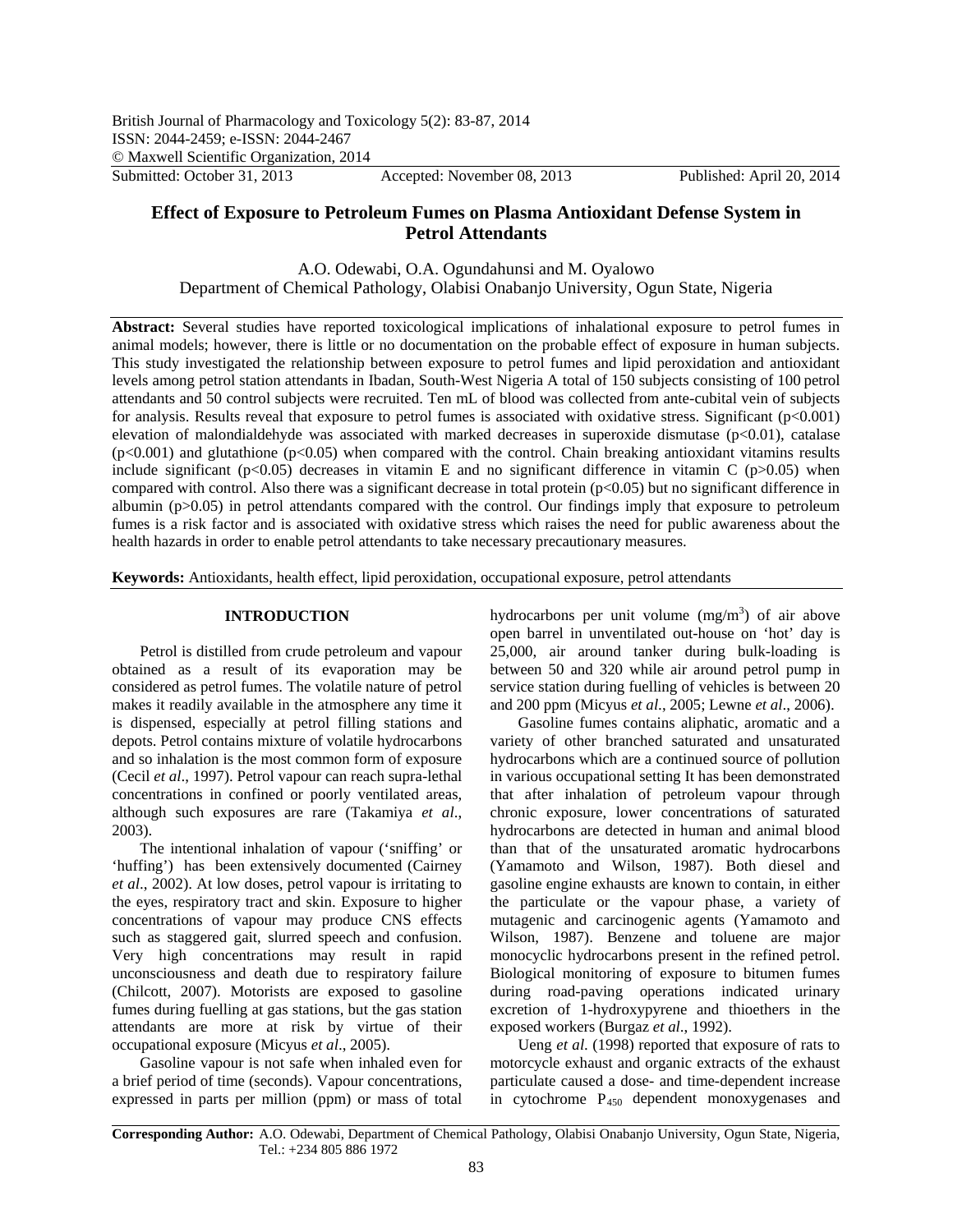glutathione-S-transferase in the liver, kidney and lung microsomes. Since petrol contains some of these constituents, chronic or frequent exposure to their fumes may affect the oxidant/pro-oxidant balance in exposed individuals. Data on the potential deleterious effect of exposure on oxidative damage and antioxidant systems are still very scanty. So far, the biochemical mechanisms involved in xenobiotic biotransformation in petrol exposed individuals have not been clearly elucidated in Nigeria. In this present study, therefore, we assessed the levels of biomarkers of oxidative stress in petrol attendants in Ibadan, South-West of Nigeria.

#### **MATERIALS AND METHODS**

**Subjects and study design:** The study comprised of a total of 150 subjects (aged between 21 and 37 years with a median of 24 years), consisting of 100 petrol attendants and 50 healthy control matched with respect to age, sex and smoking habit and with no known chemical exposure at work in Ibadan metropolis, Nigeria. Only those individuals who had not been on antioxidant supplements or had conditions (such as diabetes, asthma, hypertension, malaria) with underlying inflammatory or immune responses and the use of drugs which interfere with oxidative metabolism were recruited. Participants gave informed written consent in accordance with Helsinki Declaration of 1964 as amended in 1983 (World Medical Organization, 1996). Ten (10) ml of blood sample were collected from the ante-cubital vein of subjects for analysis.

**Determination of malondialdehyde and reduced glutathione:** Lipid peroxidation was estimated spectrophotometrically by the thiobarbituric acid reactive substance (TBARS) method as described by Varshney and Kale (1990) and malondialdehyde (MDA) was quantified using  $\Sigma = 1.56 \times 10^5$ /M/cm (Buege and Aust, 1978). Reduced glutathione (GSH) level was estimated at 412 nm according to the method of Beutler *et al*. (1963).

**Assay of antioxidant enzymes:** Catalase (CAT) activity was determined according to the spectrophotometric method described by Clairborne (1995). The assay was based on the ability of CAT to induce the disappearance of  $H_2O_2$ . Superoxide dismutase (SOD) activity was determined based on the ability of SOD to inhibit the spontaneous oxidation of adrenaline to adrenochrome as described by Magwere *et al*. (1997).

**Determination of plasma level of vitamins C and E:**  The level of vitamin E was determined in the plasma level by using the method of Baker (1968) which is based on the principle that vitamin E extracted in xylene is made to react with alpha, alpha-dipyridyl. The

product produces a reddish color with ferric chloride, which was read at 520 nm while vitamin C was determined colorimetrically according to the method of Omaye *et al*. (1979) in which vitamin C reacts with acidic 2, 4-dinitrophenylhydrazine to form a red bishydrazone which was measured at 520 nm.

**Statistical analysis:** Results are presented as mean±standard deviation (S.D.). Data were analyzed using Statistical Package for the Social Sciences (SPSS) version 16.0. Comparison between Petrol attendants and control was performed using Student's *t*-test for unpaired data. The statistical significance was set at p<0.05.

#### **RESULTS**

A total of 150 subjects comprising of 40 females and 110 males were recruited for the study, 100 subjects (25 females and 75 males) were petrol attendants and the remaining 50 subjects (15 females and 35 males) were control.

**Antioxidant parameters:** Table 1 depicts blood levels of MDA, GSH, as well as the activities of SOD and CAT in petrol attendants and control groups. Petrol attendants exhibited significant (p<0.001) increases in MDA with marked decreases in SOD  $(p<0.001)$  and CAT ( $p<0.001$ ) activities as well as GSH ( $p<0.05$ ) levels when compared with control.

**Plasma proteins and antioxidant vitamins:** Table 2 shows plasma proteins and antioxidant vitamins of petrol attendants and control groups. Vitamin E and total protein decreased significantly  $(p<0.05)$  while total leukocytes count was significantly increased  $(p<0.01)$  in the MSW workers when compared with control. There were no significant  $(p>0.05)$  changes between albumin and vitamin C of petrol attendants and control.

| Table 1: Markers of oxidative stress/antioxidant status of petrol attendants |                  |                    |           |         |  |  |
|------------------------------------------------------------------------------|------------------|--------------------|-----------|---------|--|--|
| Parameters                                                                   | $P.A (n = 100)$  | Control $(n = 50)$ | t-value   | p-value |  |  |
| <b>MDA</b>                                                                   | $4.61 + 0.27*$   | $2.57 \pm 0.31$    | 10.715    | 0.000   |  |  |
| (nmol/mL)                                                                    |                  |                    |           |         |  |  |
| $GSH$ (mg/dL)                                                                | $0.77+0.26*$     | $1.67 \pm 0.30$    | $-18.695$ | 0.000   |  |  |
| $SOD^{\dagger}$                                                              | $2.17 \pm 0.14*$ | $4.35 \pm 0.41$    | $-6.975$  | 0.000   |  |  |
| $CAT^{\dagger\dagger}$                                                       | $41.67 + 8.54*$  | $43.33 \pm 8.99$   | 3.635     | 0.000   |  |  |

Values are expressed as mean  $\pm$  standard deviation (S.D.); n = number of subjects; P.A: petrol attendants; <sup>†</sup>: Activity expressed as units of enzymes required to inhibit auto-oxidation of adrenaline to adrenochrome; ††: Activity expressed as  $\mu$ mol  $H_2O_2$  consumed/min/mg Hb. MDA: malondialdehyde; GSH: glutathione; SOD: superoxide dismutase; CAT: catalase, \*: Significantly different from control

| Table 2: Levels of plasma proteins and antioxidant vitamins of petrol attendants |                  |                    |          |         |  |  |
|----------------------------------------------------------------------------------|------------------|--------------------|----------|---------|--|--|
| Parameters                                                                       | $P.A (n = 100)$  | Control $(n = 50)$ | t-value  | p-value |  |  |
| TP(g/dL)                                                                         | $6.70+0.70*$     | $7.05 + 0.75$      | $-2.821$ | 0.005   |  |  |
| ALB(g/dL)                                                                        | $3.76 + 0.38$    | $3.60 \pm 0.62$    | 1.895    | 0.060   |  |  |
| Vit. C                                                                           | $14.26 \pm 8.69$ | $16.73 \pm 5.77$   | $-1.813$ | 0.072   |  |  |
| (mg/dL)                                                                          |                  |                    |          |         |  |  |
| Vit. E                                                                           | $0.16 \pm 0.14*$ | $0.68 + 0.78$      | 12.419   | 0.000   |  |  |
| (mg/dL)                                                                          |                  |                    |          |         |  |  |

Values are expressed as mean $\pm$ standard deviation (S.D.); n = number of subjects; P.A: petrol attendants; TP: total protein; ALB: albumin; Vit C: vitamin E; Vit. E: vitamin E; \*: Significantly different from control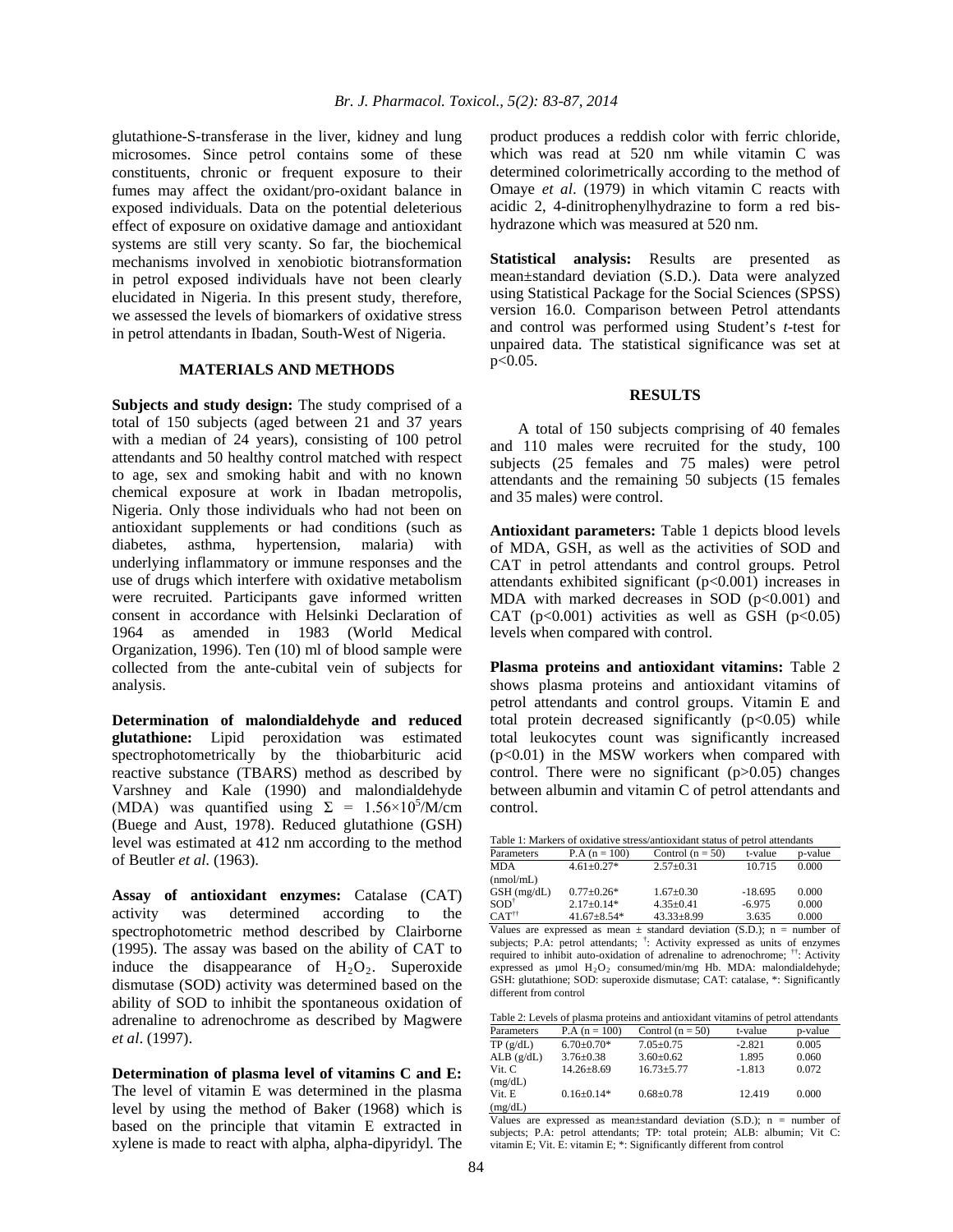## **DISCUSSION**

In the last few years, attempts have been made regarding the evaluation of health impact of petrol fumes in human and laboratory animals in Nigeria (Uboh *et al*., 2005 and Akinosun *et al*., 2006). Several studies have reported toxicological implications of inhalational exposure to petrol fumes in human and animal models (Smith *et al*., 1993; Pranjic *et al*., 2002; Lewne *et al*., 2006; [Azeez](http://www.toxicologyinternational.com/searchresult.asp?search=&author=Oyebisi+M+Azeez&journal=Y&but_search=Search&entries=10&pg=1&s=0) *et al*., 2012). Xenobiotics within the organism undergo a series of reactions and biotransformation to facilitate their excretion. Oxyradicals are continually produced in eukaryotes as unwanted byproducts of normal oxidative metabolism and their production can be increased by conditions such as hypoxia/hyperoxia, redox cycling xenobiotics like metals, quinones, nitroaromatic compounds and induction of enzymes, such as cytochrome  $P_{450}$  and  $P_{450}$ reductase (Premereur *et al*., 1986). Consequently, aerobic organisms have developed defence systems against oxidative damage (Di Giulio *et al*., 1989), consisting of antioxidant scavengers (glutathione, vitamin C, vitamin E, carotenoid pigments) and specific antioxidant enzymes: catalase, superoxide dismutase and glutathione peroxidase. These enzymes participate in the removal of reactive oxygen species.

Our results indicate significant elevation of lipid peroxidation in these subjects when compared with the control. Environmental pollutants and petrol fumes have been reported to enhance peroxidative processes and oxidative stress within cells (Wright and Welbourne, 2002). Elevated levels of the thiobarbituric acid reactive substance, malondialdehyde, reveal peroxidative damage to cell membranes and other lipidderived macromolecules. Lipid peroxidation results from release of free radicals that can cause tissue damage by reacting with polyunsaturated fatty acids in cellular membranes to form malondialdehyde (MDA). This oxidative stress may have resulted from the buildup of ROS such as  $O_2$  and  $H_2O_2$  following the decrease in the activities of the enzymatic antioxidants. The increased generation of  $O_2$  and  $H_2O_2$  leads to increase production of the more reactive hydroxyl (OH**. )** radicals via Fenton and Haber-Weiss reactions (Stadman, 1990). OH**.** Radicals react at nearly diffusion-limited rates with any component of the cell including lipids, DNA and proteins. The net result of this non-specific free radical attack is a loss of cell integrity, enzyme function and genomic stability (Gille *et al*., 1994). The enhanced lipid peroxidation observed in the petrol attendants when compared with control subjects correlates with decrease in the antioxidant defense system in their blood. This is evident in the significant decrease in the enzymatic antioxidantssuperoxide dismutase (SOD) and catalase (CAT)- as well as the non-enzymatic redox sensitive thiol compound, reduced glutathione (GSH). SOD and CAT

enzymes are major primary antioxidant defense components that primarily catalyze the dimutation of superoxide radical  $(O_2)$  to  $H_2O_2$  and decomposition of  $H<sub>2</sub>O<sub>2</sub>$  to  $H<sub>2</sub>O$ , respectively (McCord and Fridovich, 1969; Cheng *et al*., 1981). The decreased SOD and CAT activities induced by exposure to petroleum fumes probably results in accumulation of  $O_2$  and  $H_2O_2$ which react with metal ions to promote additional radical generation, with release of the particularly reactive hydroxyl radicals (OH<sup>-</sup>) (Stadman, 1990). OH<sup>-</sup> reacts at nearly diffusion-limited rates with any component of the cell including lipids, DNA and proteins. The net result of this non-specific free radical attack is a loss of cell integrity, enzyme function and genomic stability (Huhhes *et al*., 1996). The involvement of these Reactive Oxygen Species (ROS) in inflammatory responses has been reported (Khansari *et al*., 2009).

A significant decrease in the level of glutathione was accompanied by a significant increase in MDA level in this study. This observation is in agreement with the reports that inverse relationship exists between lipid peroxidation and glutathione status (Hill and Singal, 1996; Singal *et al*., 1993). Glutathione depletion impairs the cell defense against the toxic action of xenobiotic which could lead to cell injury or death. Under acute oxidative stress, the toxic effects of the pollutants may overwhelm the antioxidant defenses (McCord, 1996). Furthermore, the apparent decrease in glutathione detoxification system as a result of environmental xenobiotics indicates that this system is a sensitive biochemical indicator of environmental pollution (Kono and Fridovich, 1982).

Vitamin E is a powerful chain-breaking antioxidant, primarily preventing lipid peroxidation by breaking the chain of events leading to the formation of hydroperoxides. This action should also lead to a reduction in DNA damage since the intermediate products of lipid peroxidation include lipid peroxides, which can cause strand breaks in DNA (Cheeseman, 1993). Significant decrease of vitamin E observed in petrol attendant may be attributable to its role in preventing lipid peroxidation which may cause its depletion. No significant difference was observed in vitamin C levels in petrol attendants when compared with the control. Albumin level in petrol attendants did not change significantly when compares with the controls. Our results agreed with the study of Akinosun *et al*. (2006). Albumin transports free fatty acids in the plasma and possesses cysteine residue which enhances its capacity to neutralize peroxyl radicals (Young and Woodside, 2001). Data from this study seem to suggest that oxidative stress is associated with occupational exposure to petrol fume in these individuals. Petroleum attendants therefore should take necessary precautionary measures and have regular medical check-up to ascertain their health condition.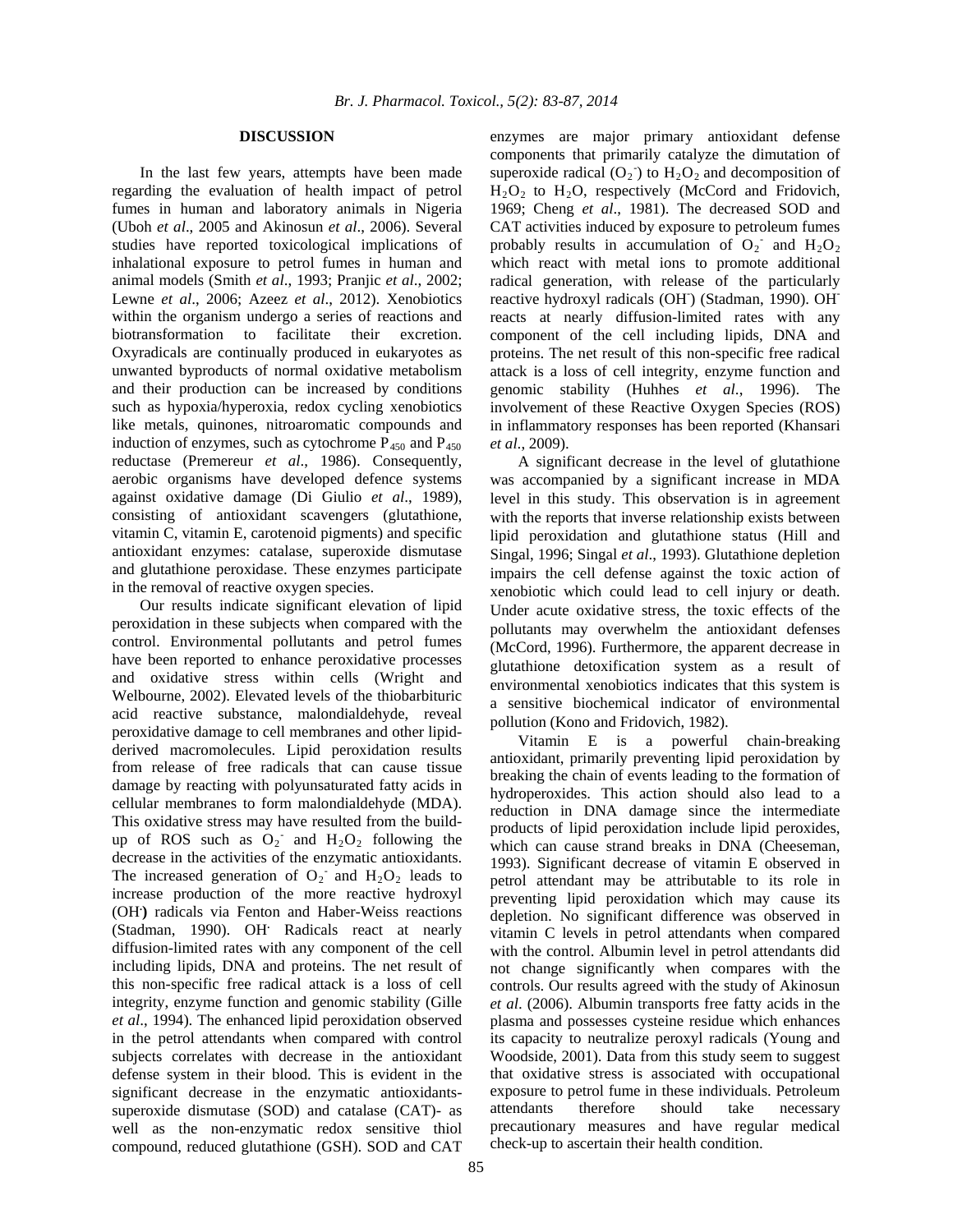### **REFERENCES**

- Akinosun, O.M., O.G. Arinola and L.S. Salimonu, 2006. Immunoglobulin and liver function tests in Nigerian. Indian J. Occ. Environ. Med., 10(2): 58-61.
- [Azeez,](http://www.toxicologyinternational.com/searchresult.asp?search=&author=Oyebisi+M+Azeez&journal=Y&but_search=Search&entries=10&pg=1&s=0) O.M., R.E. [Akhigbe](http://www.toxicologyinternational.com/searchresult.asp?search=&author=Roland+E+Akhigbe&journal=Y&but_search=Search&entries=10&pg=1&s=0) and C.N. [Anigbogu,](http://www.toxicologyinternational.com/searchresult.asp?search=&author=Chikodi+N+Anigbogu&journal=Y&but_search=Search&entries=10&pg=1&s=0) 2012. Exposure to petroleum hydrocarbon: Implications in lung lipid peroxidation and antioxidant defense system in rat. Toxicol. Int., 19: 306-309.
- Baker, F., 1968. Clinical Vitaminology. Willey, New York, pp: 172.
- Beutler, E., O. Duron and B.M. Kelly, 1963. Improved method for the determination of blood glutathione. J. Lab. Clin. Med., 61: 882-888.
- Buege, J.A. and S.D. Aust, 1978. Microsomal lipid peroxidation. Method. Enzymol., 52: 302-310.
- Burgaz, S., P.J. Borm and F.J. Jongeneelen, 1992. Evaluation of urinary excretion of 1-hydroxypyrene and thioethers in workers exposed to bitumen fumes. Int. Arch. Occ. Env. Hea., 63: 397-401.
- Cairney, S., P. Maruff, C. Burns and B. Currie, 2002. The neurobehavioral consequences of petrol (gasoline) sniffing. Neurosci. Biobehav. R., 26: 81-89.
- Cecil, R., R.J. Ellison, K. Larnimaa, S.A. Margary, J.M. Mata, L. Morcillo, J.M. Muller, D.R. Peterson and D. Short, 1997. Exposure profile: Gasoline. CONCAWE Report No. 97/52.
- Cheeseman, K.H., 1993. Lipid Peroxidation and Cancer. In: Halliwell, B. and O.I. Aruoma (Eds.), DNA and Free Radicals. Ellis Horwood Ltd., West Sussex, pp: 211-228
- Cheng, L., E.W. Kellogg and L. Packer, 1981. Photoinactivation of catalase. Photochem. Photobiol., 34: 124-129.
- Chilcott, R.P., 2007. Petrol Toxicological Overview. Health Protection Agency Version 2, pp: 1-16.
- Clairborne, A., 1995. Catalase activity. In: Greewald AR (Ed.), Handbook of Methods for Oxygen Radical Research. CRC Press, Florida, pp: 237-242.
- Di Giulio, R.T., P.C. Washburn, R.J. Wennlng, G.W. Winston and C.S. Jewel, 1989. Biochemical responses in aquatic animals: A review of determinants of oxidative stress. Environ. Toxicol. Chem., 8: 1103-1123.
- Gille, J.J., C.G. van Berkel and H. Joenje, 1994. Mutagenicity of metabolic oxygen radicals in mammalian cell cultures. Carcinogenesis, 15: 2695-2699.
- Hill, M.F. and P.K. Singal, 1996. Antioxidant and oxidative stress changes during heart failure subsequent to myocardial infraction in rats. Am. J. Pathol., 148: 291-293.
- Huhhes, A.K., K. Streklett, H. Paddilla and D.E. Kohan, 1996. Effect of reactive oxygen species on endothelial-1 production by human mesangial cells. Kidney Int., 49: 181-189.
- Khansari, N., Y. Shakiba and M. Mahmoudi, 2009. Chronic inflammation and oxidative stress as a major cause of age-related diseases and cancer. Recent Pat. Inflamm. Allergy Drug Discov., 3(1): 73-80
- Kono, Y. and I. Fridovich, 1982. Superoxide radical inhibits catalase. J. Biol. Chem., 257: 5751-5754.
- Lewne, M., G. Nise, M.L. Lind and P. Gustavsson, 2006. Exposure to particles and nitrogen dioxide among taxi, bus lorry drivers. Int. Arch. Occ. Env. Hea., 79: 220-226.
- Magwere, T., Y.S. Naik and J.A. Hasler, 1997. Effect of chloroquine treatment on antioxidant enzymes in rat liver and kidney. Free Radical Bio. Med., 22: 321-327.
- McCord, J.M. and I. Fridovich, 1969. The utility of superoxide dismutase in studying free radical reactions: Radicals generated by the interaction of sulfite, dimethyl sulphoxide and oxygen. J. Biol. Chem. 244: 6056-6063
- McCord, J.M., 1996. Effects of positive iron status at a cellular level. Nutr. Rev., 54: 85-88.
- Micyus, N.J., J.D. McCurry and J.V. Seeley, 2005. Analysis of aromatic compounds in gasoline with flow-switching comprehensive two-dimensional gas chromatography. J. Chromatogr., 1086: 115-121.
- Omaye, S.T., T.P. Turbull and H.C. Sauberchich, 1979. Selscted methods for determination of ascorbic acid in cells, tissues and fluids. Method. Enzymol., 6: 3-11.
- Pranjic, N., H. Mujagic, M. Nurkic, J. Karamehic and S. Pavlovic, 2002. Assessment of health effects in workers at gasoline station. Bosn. J. Basic Med. Sci., 2: 35-45.
- Premereur, N., C. van den Branden and F. Roels, 1986. Cytochrome P-45O-dependent H202 production demonstrated in vivo. Influence of phenobarbital and allylisopropylacetamide. FEBS Lett., 199: 19-22.
- Singal, P.K., A.K. Dhalla, M. Hil and T.P. Thomas, 1993. Endogenesis antioxidant changes in the myocardium in response to acute and chronic stress conditions. Mol. Cell Biochem., 429: 179-186.
- Smith, T.J., S.K. Hammand and O. Wond, 1993. Health effects of gasoline exposure, 1: Exposure assessment for US, distributions workers. Environ. Health Persp., 101: 13-21.
- Stadman, R.R., 1990. Metal ion-catalyzed oxidation of proteins: Biochemical mechanism and biological consequences. Free Radical Bio. Med., 9: 315-325.
- Takamiya, M., H. Niitsu, K. Saigusa, J. Kanetake and Y. Aoki, 2003. A case of acute gasoline intoxication at the scene of washing a petrol tank. Leg Med. (Tokyo), 5: 165-169.